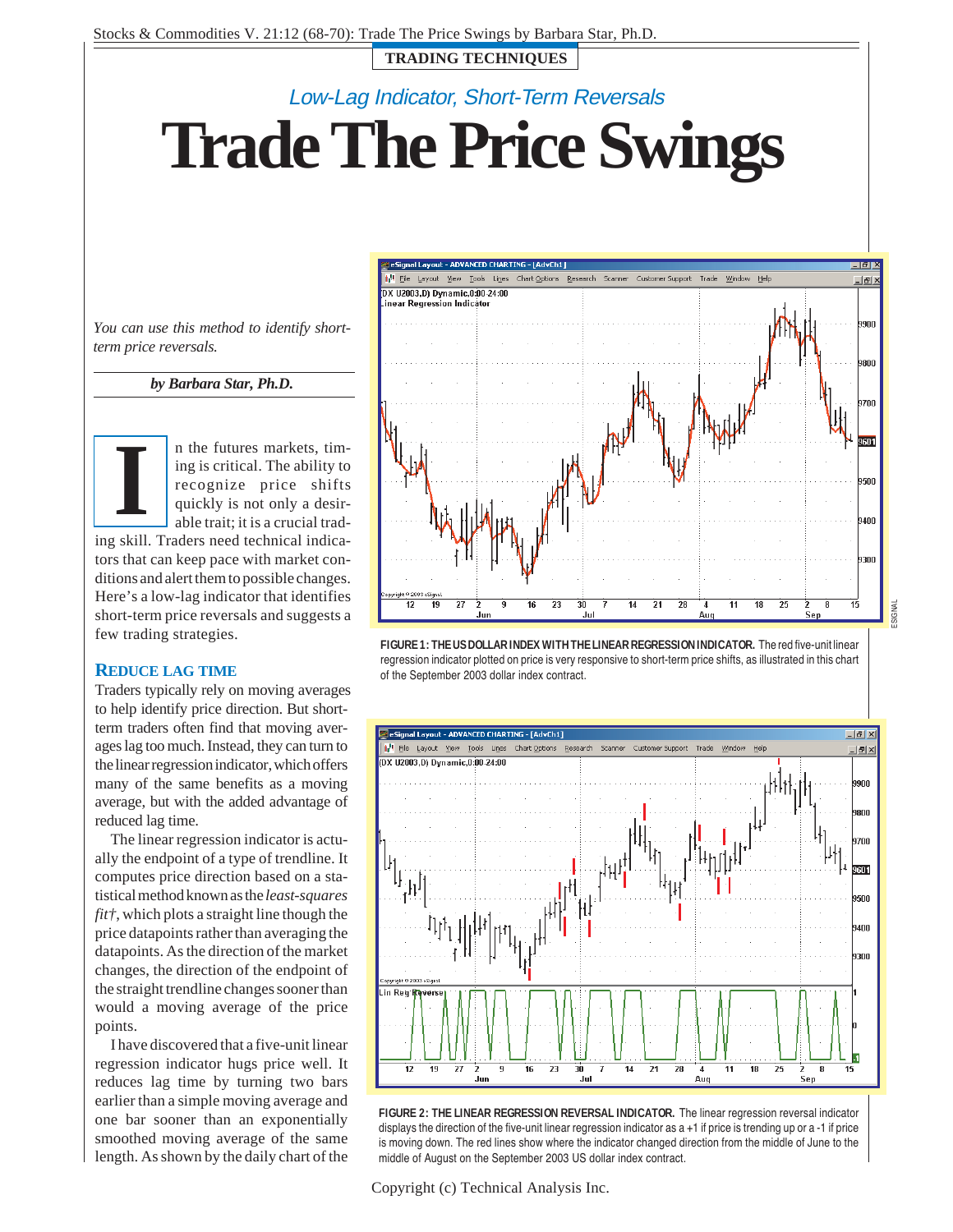#### **ESIGNAL FORMULAS Linear Regression Indicator** // Provided by eSignal (c) 2003 // //////////////////////////////////////////////////////////////// function preMain() { setStudyTitle("Linear Regression Indicator"); setCursorLabelName("LR", 0); setDefaultBarFgColor(Color.red, 0); setDefaultBarThickness(3, 0); setPriceStudy(true); } function main(Length) {  $if(Length == null) Length = 5;$ var sum  $= 0$ ; var  $i = 0$ ; var  $mt = 0$ : var  $wt = 0$ :  $for(i = Length; i > 0; i-)$ sum  $+=$  (i - (Length  $+$  1) / 3)  $*$  close(i - Length); wt =  $6$  / (Length  $*$  (Length  $+$  1))  $*$  sum return wt; setDefaultBarThickness(2, 0); } function main(Length) {  $if(Length == null) Length = 5;$ var sum  $= 0$ ; var  $i = 0$ : var  $mt = 0$ : var  $WT = 0$ ; var vWT2 = getGlobalValue( "WT2" ); if ( $vWT2 == null$ ) { setGlobalValue( "WT2", 0); }  $for(i = Length; i > 0; i--)$ sum  $+=$  (i  $-$  (Length  $+$  1) / 3)  $*$  close(i  $-$  Length);  $WT = 6 / (Length * (Length + 1)) * sum$  $if(WT >= vWT2)$ { setGlobalValue( "WT2", WT); return 1;

 // Provided by eSignal (c) 2003 // function preMain() {

**Linear Regression Reversal Indicator** //

setStudyTitle("Lin Reg Reverse"); setCursorLabelName("LRR", 0); setDefaultBarFgColor(Color.green, 0); setGlobalValue( "WT2", WT); return -1;

```
return;
```
}

}

} else {

—B.Star

September 2003 dollar index (Figure 1), changes in short-term price direction stand out clearly and offer timely trend and countertrend trading opportunities.

### **MAPPING THE TURNS**

}

In order to track price swings easily, I created a linear regression reversal indicator based on the five-unit linear regression indicator. It records a +1 when price direction is up and -1 when prices reverse and move down. Figure 2 shows the reversal indicator applied to the same US dollar index contract that appeared in Figure 1. The red lines indicate the price bar at which the indicator reversed.

As the 15-minute chart of the December 2003 British pound contract illustrates, the reversal indicator also tracks intraday price turns well (Figure 3).



**FIGURE 3: AN INTRADAY CHART OF THE DECEMBER 2003 BRITISH POUND.** Both the linear regression indicator (in red) and the linear regression reversal indicator (in green) are plotted on this 15-minute chart of the December 2003 British pound.

Copyright (c) Technical Analysis Inc.